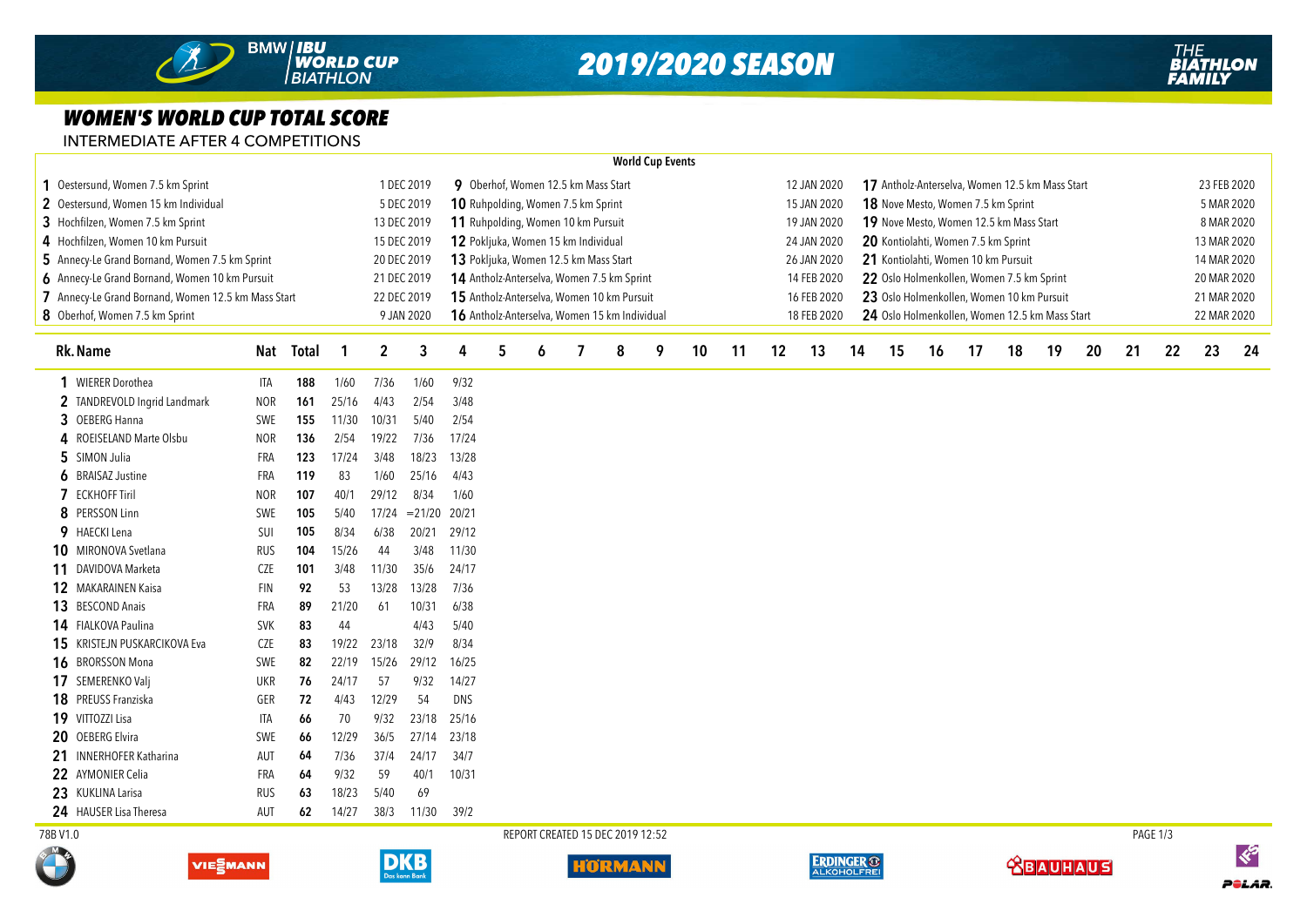

*2019/2020 SEASON*

## *WOMEN'S WORLD CUP TOTAL SCORE*

INTERMEDIATE AFTER 4 COMPETITIONS

| Rk. Name                      |            | Nat Total | -1    | $\boldsymbol{2}$ | 3         | 4          | 5 | 6 | 7 | 8 | 9 | 10 | 11 | 12 | 13 | 14 | 15 | 16 | 17 | 18 | 19 | 20 | 21 | 22 | 23 | 24 |
|-------------------------------|------------|-----------|-------|------------------|-----------|------------|---|---|---|---|---|----|----|----|----|----|----|----|----|----|----|----|----|----|----|----|
| 25 HERRMANN Denise            | GER        | 61        | 6/38  | 18/23            | 41        | 41         |   |   |   |   |   |    |    |    |    |    |    |    |    |    |    |    |    |    |    |    |
| 26 KNOTTEN Karoline Offigstad | <b>NOR</b> | 61        | 37/4  | 24/17            | $= 21/20$ | 21/20      |   |   |   |   |   |    |    |    |    |    |    |    |    |    |    |    |    |    |    |    |
| 27 CHARVATOVA Lucie           | CZE        | 60        | 30/11 | 47               | 6/38      | 30/11      |   |   |   |   |   |    |    |    |    |    |    |    |    |    |    |    |    |    |    |    |
| 28 YURLOVA-PERCHT Ekaterina   | <b>RUS</b> | 59        | 51    | 16/25            | 26/15     | 22/19      |   |   |   |   |   |    |    |    |    |    |    |    |    |    |    |    |    |    |    |    |
| 29 HOJNISZ-STAREGA Monika     | POL        | 55        | 20/21 | 8/34             | DNF       |            |   |   |   |   |   |    |    |    |    |    |    |    |    |    |    |    |    |    |    |    |
| 30 PIDHRUSHNA Olena           | <b>UKR</b> | 55        |       |                  | 12/29     | 15/26      |   |   |   |   |   |    |    |    |    |    |    |    |    |    |    |    |    |    |    |    |
| 31 DZHIMA Yuliia              | <b>UKR</b> | 54        |       | 2/54             | 55        | <b>DNS</b> |   |   |   |   |   |    |    |    |    |    |    |    |    |    |    |    |    |    |    |    |
| 32 SEMERENKO Vita             | <b>UKR</b> | 50        | 10/31 | 28/13            | 52        | 35/6       |   |   |   |   |   |    |    |    |    |    |    |    |    |    |    |    |    |    |    |    |
| 33 ZBYLUT Kinga               | POL        | 49        | 62    | 95               | 14/27     | 19/22      |   |   |   |   |   |    |    |    |    |    |    |    |    |    |    |    |    |    |    |    |
| 34 ZUK Kamila                 | POL        | 47        | 28/13 | 55               | 16/25     | 32/9       |   |   |   |   |   |    |    |    |    |    |    |    |    |    |    |    |    |    |    |    |
| 35 HINZ Vanessa               | GER        | 46        | 35/6  | 30/11            | 42        | 12/29      |   |   |   |   |   |    |    |    |    |    |    |    |    |    |    |    |    |    |    |    |
| 36 REZTSOVA Kristina          | <b>RUS</b> | 45        | 78    | 62               | 19/22     | 18/23      |   |   |   |   |   |    |    |    |    |    |    |    |    |    |    |    |    |    |    |    |
| 37 VORONINA Tamara            | <b>RUS</b> | 44        | 29/12 | 14/27            | 60        | 36/5       |   |   |   |   |   |    |    |    |    |    |    |    |    |    |    |    |    |    |    |    |
| 38 JISLOVA Jessica            | CZE        | 34        | 65    | 82               | 17/24     | 31/10      |   |   |   |   |   |    |    |    |    |    |    |    |    |    |    |    |    |    |    |    |
| 39 GASPARIN Selina            | SUI        | 33        | 58    | 22/19            | 46        | 27/14      |   |   |   |   |   |    |    |    |    |    |    |    |    |    |    |    |    |    |    |    |
| 40 COLOMBO Caroline           | FRA        | 29        | 72    | 72               | 15/26     | 38/3       |   |   |   |   |   |    |    |    |    |    |    |    |    |    |    |    |    |    |    |    |
| 41 TACHIZAKI Fuyuko           | <b>JPN</b> | 28        | 13/28 | 67               | 83        |            |   |   |   |   |   |    |    |    |    |    |    |    |    |    |    |    |    |    |    |    |
| 42 SANFILIPPO Federica        | ITA        | 25        | 16/25 | 41               | 45        | 49         |   |   |   |   |   |    |    |    |    |    |    |    |    |    |    |    |    |    |    |    |
| 43 BENDIKA Baiba              | LAT        | 25        | 34/7  | 63               | 36/5      | 28/13      |   |   |   |   |   |    |    |    |    |    |    |    |    |    |    |    |    |    |    |    |
| 44 FIALKOVA Ivona             | <b>SVK</b> | 24        | 27/14 | 78               | 31/10     | 56         |   |   |   |   |   |    |    |    |    |    |    |    |    |    |    |    |    |    |    |    |
| 45 KRYUKO Iryna               | <b>BLR</b> | 23        | 56    | 45               | 33/8      | 26/15      |   |   |   |   |   |    |    |    |    |    |    |    |    |    |    |    |    |    |    |    |
| 46 EDER Mari                  | <b>FIN</b> | 22        | 23/18 | 54               | 37/4      | 46         |   |   |   |   |   |    |    |    |    |    |    |    |    |    |    |    |    |    |    |    |
| 47 SCHWAIGER Julia            | AUT        | 21        | 69    | 20/21            | 56        | 44         |   |   |   |   |   |    |    |    |    |    |    |    |    |    |    |    |    |    |    |    |
| 48 BLASHKO Darya              | <b>UKR</b> | 20        | 42    | 21/20            | 67        |            |   |   |   |   |   |    |    |    |    |    |    |    |    |    |    |    |    |    |    |    |
| 49 CHEVALIER Chloe            | FRA        | 17        | 39/2  | 26/15            | 51        | 47         |   |   |   |   |   |    |    |    |    |    |    |    |    |    |    |    |    |    |    |    |
| 50 ZDOUC Dunja                | AUT        | 16        | 60    | 25/16            | 84        |            |   |   |   |   |   |    |    |    |    |    |    |    |    |    |    |    |    |    |    |    |
| 51 TALIHAERM Johanna          | EST        | 15        | 26/15 | 81               | 59        | 51         |   |   |   |   |   |    |    |    |    |    |    |    |    |    |    |    |    |    |    |    |
| 52 ALIMBEKAVA Dzinara         | BLR        | 15        | 46    | 33/8             | 34/7      | 53         |   |   |   |   |   |    |    |    |    |    |    |    |    |    |    |    |    |    |    |    |
| 53 GAIM Grete                 | EST        | 14        | 86    | 27/14            | 94        |            |   |   |   |   |   |    |    |    |    |    |    |    |    |    |    |    |    |    |    |    |
| 54 GONTIER Nicole             | <b>ITA</b> | 14        | $=67$ | 42               | 28/13     | 40/1       |   |   |   |   |   |    |    |    |    |    |    |    |    |    |    |    |    |    |    |    |
| 55 SOLA Hanna                 | BLR        | 11        | 59    |                  | 30/11     | 52         |   |   |   |   |   |    |    |    |    |    |    |    |    |    |    |    |    |    |    |    |
| 56 MERKUSHYNA Anastasiya      | <b>UKR</b> | 10        | 49    | 31/10            |           |            |   |   |   |   |   |    |    |    |    |    |    |    |    |    |    |    |    |    |    |    |
| 57 KRUCHINKINA Elena          | BLR        | 10        | 31/10 | 58               | 61        |            |   |   |   |   |   |    |    |    |    |    |    |    |    |    |    |    |    |    |    |    |